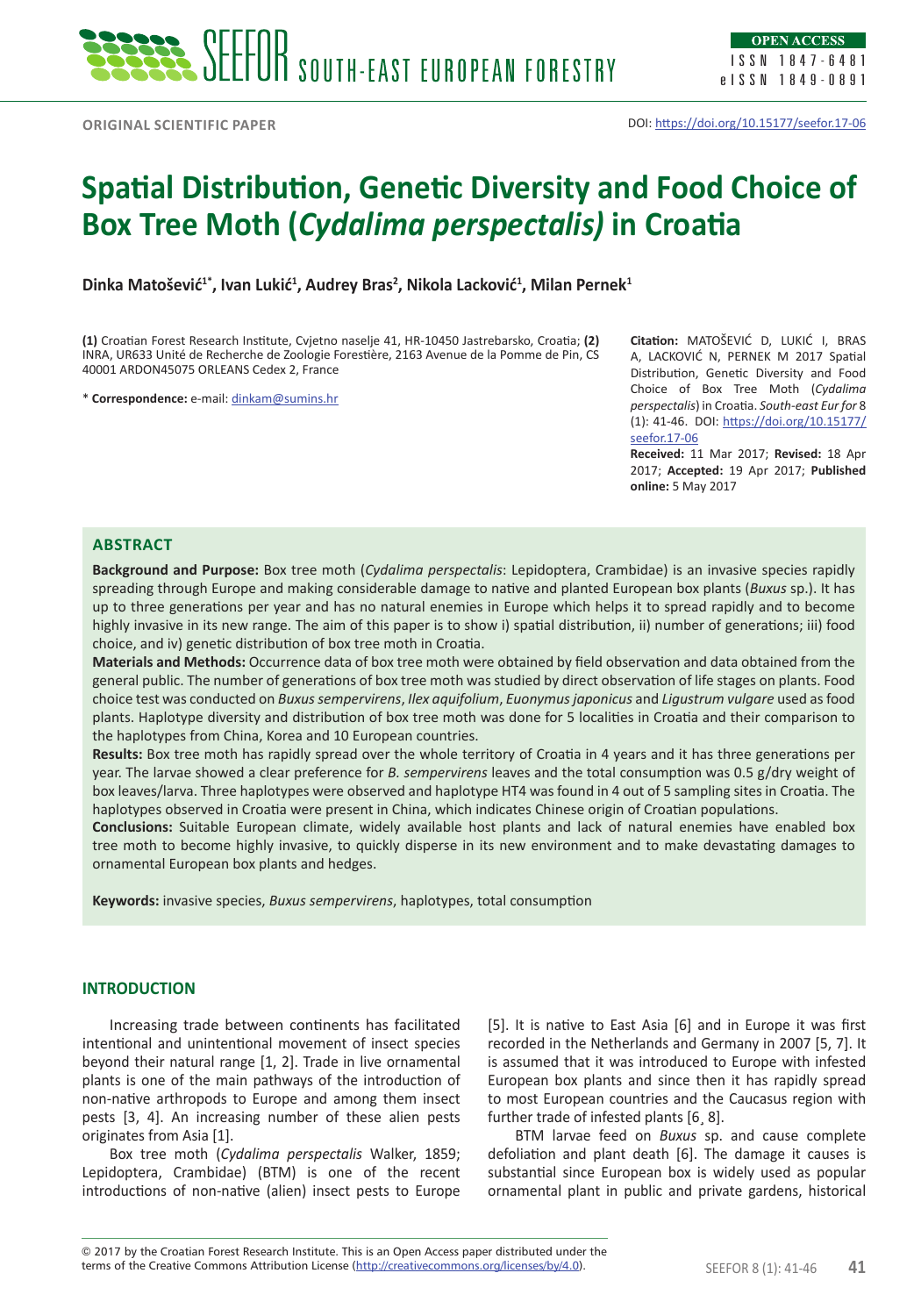parks, cemeteries and other horticulturally important plantings [6]. Very valuable are unique natural European box populations in Europe and in the Caucasus [9] which are threatened by damages of this highly invasive species [10].

BTM overwinters in larval stage between European box leaves spun together with silk. Larvae need an obligate diapause of 6-8 weeks [11] and they complete their development in late spring after feeding voraciously and totally defoliating European box plants. Pupae are concealed in a cocoon of white webbing among the leaves and twigs. The females lay eggs on the underside of leaves in flat, barely visible egg clusters. Larval development takes 17 to 87 days, depending on the temperature [12]. In central Europe BTM develops two generations per year [11, 13], while three generations per year are reported from southern Germany [7], northern Italy [14], southwest Hungary [15], in comparison to three to five generations found in native China [11, 16].

BTM feeds only on the leaves of *Buxus* sp. [13], but *Euonymus japonicus* Thunb. and *Ilex purpurea* Hassk are mentioned as host plants in Japanese literature [7, 11]. Invasive species can alter their diet by adjusting to new hosts in the introduced region [13, 17], so there is a concern that BTM larvae could feed on European native species (*Ilex aquifolium* L.*, Euonymus latifolius* L.*, E. europaeus* L.*, E. verrucosus* Scop.) that are growing in various continental and sub-Mediterranean forest communities in Croatia where they form important and biologically diverse understorey layer [18].

Only partial data on the occurrence of BTM in Croatia have been published [19] and since then there have been reports of damages from all over Croatia.

A preliminary genetic study on BTM was carried out by Bras et al. [20] to describe the genetic diversity in the native area (Asia) and in some European countries in the introduction area and to disentangle the invasion pathways of BTM introduction into Europe. They analysed a fragment of the mitochondrial genes COI-COII. For the present study, we used a subset of those data with a focus on Croatia, in order to compare the genetic variation in this country with other European countries and Asia.

Although widely present in Croatia, our knowledge about certain aspects of the biology and ecology of BTM has been limited. Therefore, in our research we focused on the following: i) detailed spatial distribution; ii) number of generations; iii) food choice, and iv) genetic distribution of BTM in Croatia.

# **MATERIALS AND METHODS**

# **Spatial Distribution of Box Tree Moth**

Data about the occurrence of BTM in Croatia were obtained by field observation conducted by the authors of this study and by the data obtained from professional nursery growers, other professionals working with plants and the general public (enquiries via the web portal Štetnici Hr and personal enquiries via phone and e-mail) in the years 2013, 2014, 2015 and 2016. For each location where BTM larvae and damages were found and reported, the name of the location, geographic coordinates and the year of the first damages were recorded. Whenever possible, photographic material was requested from the general public to minimise false identification.

Spatial distribution map of BTM occurrence was made using ArcMap 10.1 (ESRI, USA).

#### **The Number of Generations of Box Tree Moth**

We researched the biology of BTM in 2014 by direct observations of life stages on European box plants. The plants were located in Zagreb (45°49'12.18"N; 15°59'22.97"E) and Jastrebarsko (45°40'14.87"N; 15°38'41.58"E). The plants were checked every week from April until October. We did not measure the dimensions of larvae in different larval stages, but only observed the presence of larvae, pupae and adults. Adults were observed on plants, street and home lights on the locations of observations.

#### **Food Choice Test of Box Tree Moth**

Food choice test was conducted in the entomological laboratory of Croatian Forest Research Institute. BTM larvae were collected in April 2015 in Jastrebarsko (45°40'14.81"N, 15°38'47.91"E). We collected the young overwintering larvae and we tried to choose larvae which were approximately the same size but without determination of exact larval stages. *Buxus sempervirens*, *Ilex aquifolium*, *Euonymus japonicus* and *Ligustrum vulgare* L. were chosen as food plants. *Ilex aquifolium* was chosen because it grows naturally in forests and is protected by Croatian law on nature protection. *Euonymus japonicus* belongs to the same genus as the native *E. latifolius, E. europaeus, E. verrucosus. Euonymus japonicus*  was easily available for the test and is an ornamental plant very often grown together with European box. *Euonymus latifolius, E. europaeus* and *E. verrucosus* were not tested since their leaves were not easy to obtain at the time of the test. We assumed that preliminary test on any member of the genus *Euonymus* could show preference of BTM for this plant genus. *Ligustrum vulgare* was tested because we received lots of reports from the general public about damages from BTM larvae on *L. vulgare* and because both *Buxus* and *Ligustrum* are often planted in the same hedge.

We used 50 larvae for each food plant, each larva kept separately in a petri dish. They were kept under laboratory conditions of 20±1 °C with a relative humidity of 65% and a photoperiod of 16h:8h (L:D). Fresh leaves were collected every week from the same plant and kept on twigs in glass jars with water. Leaves of chosen food plants were weighed in a fresh state on a Sartorius BD ED 100 (ATL 224-I) analytical laboratory balance (limit 0.001 g) and then given to larvae. Fresh leaves were added when the larvae consumed them or when they dried out, usually every day or every other day. All leftover leaf material was collected, oven dried at 70°C for 24 hours and weighed.

Total consumption  $(T_c)$  was calculated according to Waldbauer [21] using formula:  $T_c=[(L_{wg}*(F_w/D_w))-L_{wf}]$  where  $L_{\mu\nu}$  is the weight of fresh leaves given to larvae and  $L_{\mu\nu}$  is leftover leaf material, both of them in dry weight/gram (dw/g). To obtain the value of  $L_{wg}$  in dry weight/gram, a coefficient  $F_M/D_M$  (F<sub>ur</sub>-fresh weight of leaves, D<sub>ur</sub>-dry weight of leaves) obtained from 10 leaves (similar in shape and size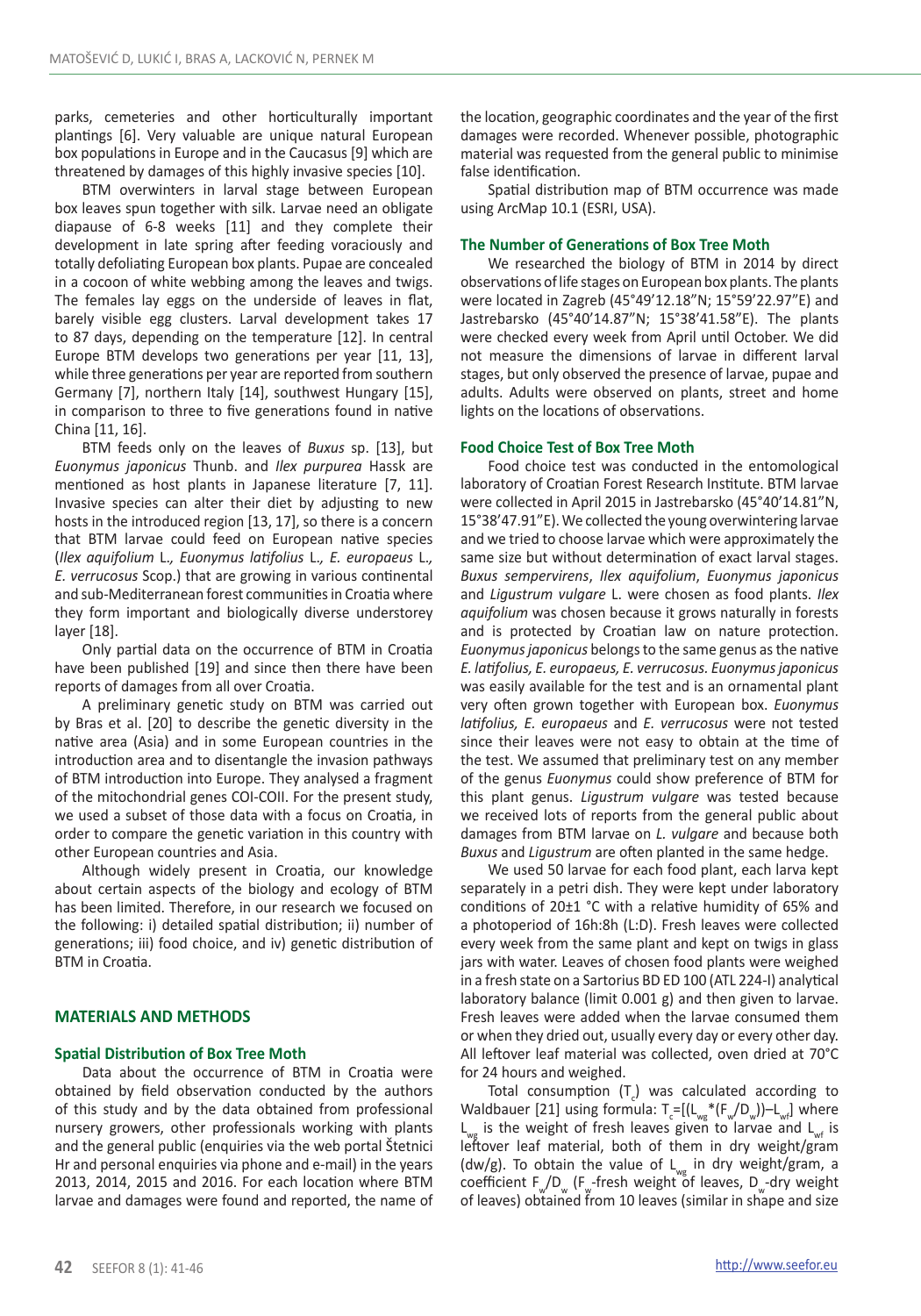to the leaves that were given to larvae) was used. To obtain the dry weight of  $L_{wg}$  and  $L_{wf}$ , they were oven dried at 70°C for 24 hours.

#### **Genetic Distribution**

Sampling of material, DNA extractions, PCR amplifications of COI-COII and sequencing were performed following the protocol described in Bras *et al.* [20]. Specimens of BTM were collected in the native area (China and Korea) and in the introduced area (Austria, Belgium, Bulgaria, France, Germany, Hungary, Italy, Serbia, Slovenia and Switzerland) as described in Bras *et al.* [20]. In addition, a total of 18 BTM specimens belonging to 5 localities in Croatia were collected in 2014. Butterflies were collected in Osor and Artatore (Mali Lošinj) and caterpillars were collected on European box plants on three others localities (Zagreb, Vinica, Višnjevac). Haplotype diversity and haplotype distribution were calculated with DNAsp v.5. [22].

# **RESULTS AND DISCUSSION**

#### **Spatial Distribution of Box Tree Moth in Croatia**

Data on the occurrence of BTM in Croatia yielded a distribution map (Figure 1) with different layers for each year (2013, 2014, 2015 and 2016). In this graphic depiction it is clearly visible that BTM has in 4 years spread rapidly over whole Croatia. The pest was first recorded in Istria in 2012 [23] and the first outbreak was recorded in the region around Varaždin in 2013 [19] (Figure 1). The pest quickly spread eastwards and southwards in 2014, and by the end of 2016 all the locations we examined showed presence of the moth. The spread was facilitated by the movement of infested plant material since European box plants with presence of larvae were observed in several garden centres in Croatia (Dinka Matošević, personal observation). During our research we have seen and received numerous reports on damages on valuable European box ornamental hedges and plantings in Croatia (e.g. Trsteno Arboretum and Lokrum Island near Dubrovnik). European box is also a part of traditional folk costume in the region of Novi Vinodolski, while old European box plants are an important part of public and private gardens in this region. In 2014 and 2015 all European box in this region has been defoliated by BTM which caused loss of valuable old plants and concern among local citizens.

# **The Number of Generations of Box Tree Moth in Croatia**

On the basis of field observations we can assume that BTM has three generations per year in Croatia (Table 1). In 2014, we observed overwintering larvae feeding until the end of May and the beginning of June, pupae and then adults emerging during June. Young larvae were observed from 5 July 2014 and moths were observed flying from 1 to 15 August. Young larvae were again found on leaves from 15 August and adults were observed again in October 2014.

CLIMEX model [11] shows 3 generations per year for continental Croatia (Marc Kenis pers. comm.); 3 generations have been observed in northern Italy [14] and southwestern Hungary [24], which is comparable to our results. The average monthly air temperature in continental Croatia was in June 2014 in the category very warm with average daily temperatures above 25°C, in August and September 2014 in the category normal and in October 2014 in the category



**FIGURE 1**. The map of yearly spread of box tree moth (*Cydalima perspectalis*) infestations in Croatia. Infestations are visualized with 20 km buffers around confirmed infestation points and coloured according to the year of observation.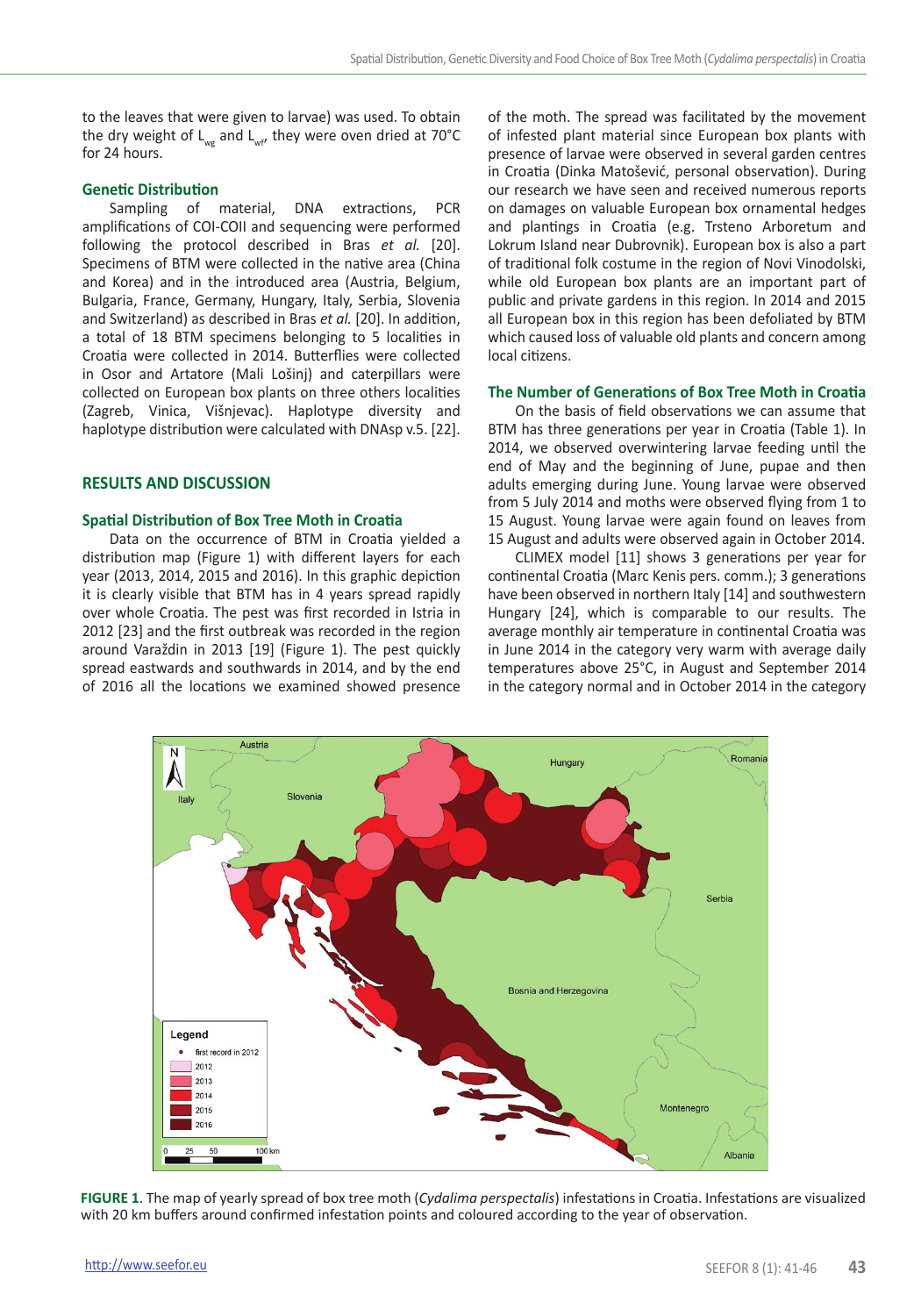very warm [25]. These conditions were favourable for BTM to develop 3 generations per year since larval development takes 23 days at 25°C, and 17 days at 30°C [12] with adults living up to two weeks [6] (Mark Kenis pers. comm.). Very similar occurrence of adults and three generations were recorded in Győr-Bácsa (NW Hungary) in 2014 [24].

#### **Food Choice of Box Tree Moth**

BTM larvae showed a clear preference for *B. sempervirens* leaves. The mortality rate of larvae feeding on European box leaves was 5% and the total consumption was 0.5 g/dry weight of box leaves/larva. Larvae successfully pupated and moths emerged.

Larvae did not develop on the other three tested species (*E. japonicus, I. aquifolium and L. vulgare)*. The mortality rate of larvae on these three species was 100% with no feeding or growth recorded.

Our results show that BTM do not feed on *Ilex aquifolium*  and *Euonymus japonicus* and therefore we assume that they pose no threat to native and protected *I. aquifolium* growing in Croatian forests. Although we did not make food test on *Euonymus latifolius, E. europaeus*and *E. verrucosus* we can also assume that box tree moth is also not able to feed on our native *Euonymus* species.

#### **Genetic Distribution**

In the native area, 6 haplotypes were observed in China [20]. Among them, 4 haplotypes were present in the introduced area but were not homogeneously distributed between countries (Figure 2b).

In Croatia, a total of 3 haplotypes were observed (Table 2). The haplotype HT4 was the most abundant. It was found in 4 sampling localities including Višnjevac where it was the only haplotype observed in the 5 sequenced specimens (H = 0) (Figure 2a). We observed one haplotype in Vinica (HT2), which is the first place where a BTM outbreak was observed in Croatia [19].

The haplotypes observed in Croatia were present in China, which indicates Chinese origin of Croatian populations, and which corresponds to the assumptions of Nacambo *et al.* [11] for the origin of the invasive populations of BTM in Europe. Moreover, Bras *et al.* [20] observed a spatial genetic structuration in the introduced area with the presence of two groups: West Europe (HT1 mostly observed) and Southeast Europe (HT4 mostly observed). Our results (HT4: 13 specimens for 18 sequenced) indicate that Croatia belongs to the south-eastern group. In addition, high genetic diversity (3 out of the 4 haplotypes present in Europe) observed in Croatia may suggest a multiple introduction

**TABLE 1.** Field observations of the development of box tree moth (*Cydalima perspectalis*) in 2014. The presence of larvae on plants is shown in table as circles, and the presence of adults is shown as a butterfly symbol.



**FIGURE 2.** Haplotype distribution of box tree moth (*Cydalima perspectalis*) in Europe based on data (a) from the present study on Croatia and (b) Bras et al. [20] for other European countries. Circle size is proportional to the number of individuals. FR: France; DE: Germany; BE: Belgium; CH: Switzerland; IT: Italy; AT: Austria; SL: Slovenia; HR: Croatia; HU: Hungary; RS: Serbia; BG: Bulgaria.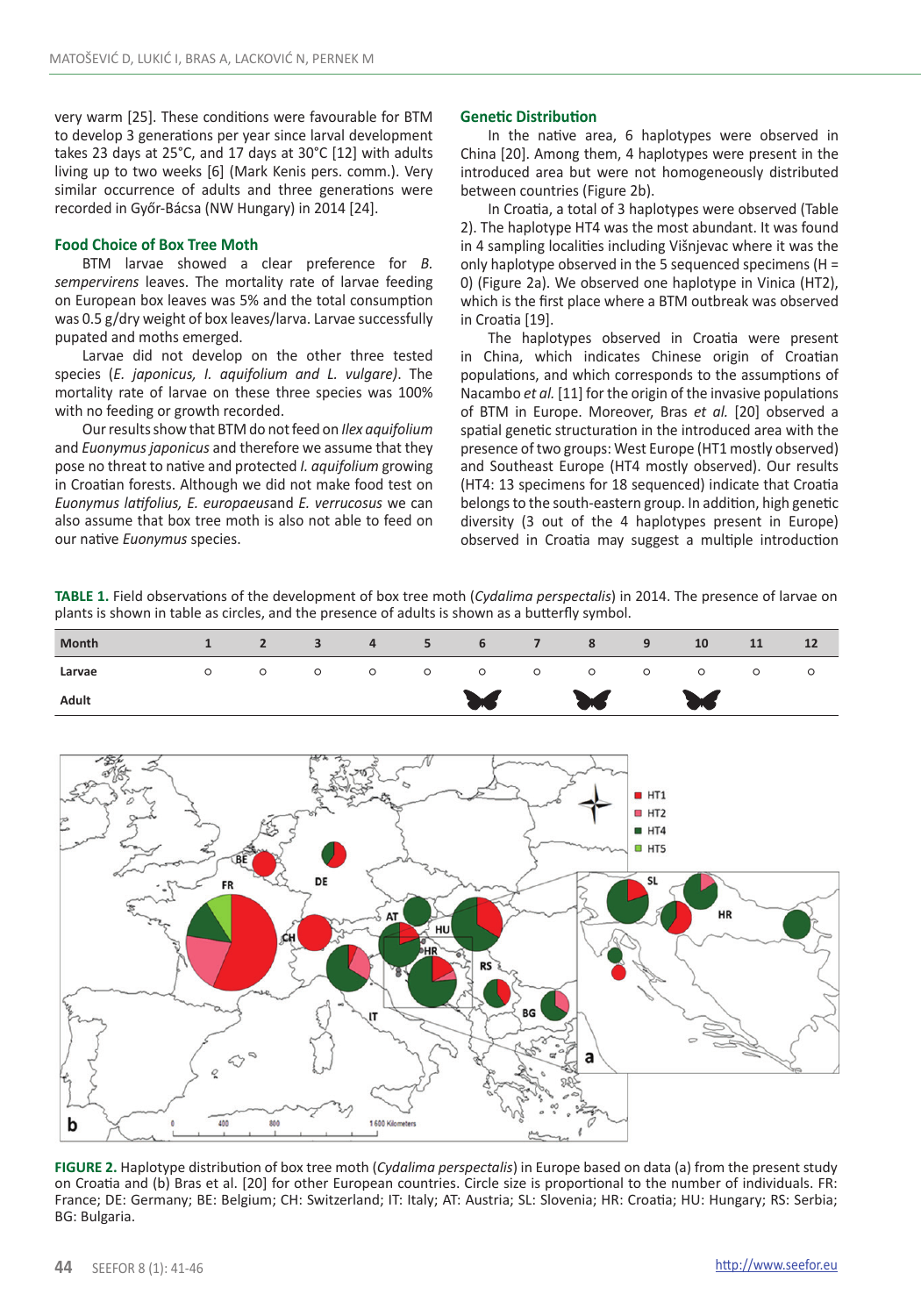| Populations            | $\mathsf{N}$ | Haplotypes                 | н                        |
|------------------------|--------------|----------------------------|--------------------------|
| Zagreb                 | 5            | HT1 (3); HT4 (2)           | $0.60 (\pm 0.18)$        |
| Vinica                 | 6            | HT4 (5); HT2 (1)           | $0.33 (\pm 0.22)$        |
| Višnjevac              | 5            | HT4 (5)                    | 0                        |
| Osor                   | $\mathbf{1}$ | HT4(1)                     | $\overline{\phantom{a}}$ |
| Artatore (Mali Lošinj) | $\mathbf{1}$ | HT1(1)                     | $\overline{\phantom{a}}$ |
| Total                  | 18           | HT1 (4); HT2 (1); HT4 (13) | $0.45 (\pm 0.12)$        |

**TABLE 2.** The list of samples of C. perspectalis from Croatia and haplotype distribution per population (N = Number of  $individuals$  per population,  $H = Haplotype$  diversity).

event of BTM. Nevertheless, information on the ornamental plant trade in Croatia will help to better understand invasive pathways of BTM.

# **CONCLUSIONS**

BTM is an invasive insect pest that has rapidly spread on the whole territory of Croatia in the period of 4 years causing complete defoliation and death of ornamental European box plants. This rapid dispersal and severe damages are possible by developing three generations per year. BTM shows clear preference for *Buxus sempervirens*  only. Croatian haplotypes show a Chinese origin of the species with high probability of multiple introductions by infested plant material. When alien phytophagous insects arrive at a new location, their survival, establishment and

spread depend on various factors such as the availability of preferred host plants and the suitability of the local climate [26]. Suitable European climate, widely available host plants and lack of natural enemies [27] have enabled this insect pest to become highly invasive and quickly disperse in its new environment.

#### **Acknowledgments**

We would like to thank Nikola Zorić and Blaženka Ercegovac for their help in field and laboratory work. We would also like to thank Marie-Anne Auger-Rozenberg for her useful comments on genetic distribution. This research has been fully supported by the Croatian Science Foundation (project "Defoliators as Invasive Forest Pests in Changing Climate Conditions" DIFPEST 7616). We would like to acknowledge support for the genetic research from the French Region Centre Val-de-Loire (project INCA APR IR 2015 – 0009 673).

#### **REFERENCES**

- 1. ROQUES A 2010 Alien forest insects in a warmer world and a globalised economy: impacts of changes in trade, tourism and climate on forest biosecurity. *New Zeal J For Sci* 40 (suppl.): 77-94
- 2. LIEBHOLD AM, BROCKERHOFF EG, GARRETT LJ, PARKE JL, BRITTON KO 2012 Live plant imports: the major pathway for forest insects and pathogen invasions of the US. *Front Ecol Environ* 10 (3): 135-143. DOI: <https://doi.org/10.1890/110198>
- 3. KENIS M, RABITSCH W, AUGER-ROZENBERG MA, ROQUES A 2007 How can alien species inventories and interception data help us prevent insect invasions? *Bull Entomol Res* 97 (5): 489- 502. DOI:<https://doi.org/10.1017/S0007485307005184>
- 4. ROQUES A, RABITSCH W, RASPLUS JY, LOPEZ-VAAMONDE C, NENTWIG W, KENIS M 2009 Alien Terrestrial Invertebrates of Europe. *In*: Drake JA (*ed*) Handbook of Alien Species in Europe. Springer, Netherlands, pp 63-79. DOI: [https://doi.](https://doi.org/10.1007/978-1-4020-8280-1_5) [org/10.1007/978-1-4020-8280-1\\_5](https://doi.org/10.1007/978-1-4020-8280-1_5)
- 5. KRÜGER EO 2008 *Glyphodes perspectalis* (Walker, 1859) – new for the European fauna (Lepidoptera: Crambidae). Entomologische Zeitschrift mit Insekten-Börse 118 (2): 81-83
- 6. CABI 2017 *Cydalima perspectalis* (Box Tree Moth). URL: [http://](http://www.cabi.org/isc/datasheet/118433) [www.cabi.org/isc/datasheet/118433](http://www.cabi.org/isc/datasheet/118433) (2 February 2017)
- 7. VAN DER STRATEN MJ, MUUS TST 2010 The box tree pyralid, *Glyphodes perspectalis* (Lepidoptera: Crambidae), an invasive alien moth ruining box trees. *In*: Bruin J (*ed*) Proceedings of the Netherlands Entomological Society, 18 December 2009, Volume 21, 107-111
- 8. GNINENKO YI, SHIRYAEVA NV, SHUROV VI 2014 The box tree moth–a new invasive pest in the Caucasian forests. *Plant Health - Research and Practice* 1 (7): 32-39
- 9. DOMENICO FDI, LUCCHESE F, MAGRI D 2012 *Buxus* in Europe: late quaternary dynamics and modern vulnerability. *Perspect Plant Ecol* 14 (5): 354-362. DOI: [https://doi.org/10.1016/j.](https://doi.org/10.1016/j.ppees.2012.07.001) [ppees.2012.07.001](https://doi.org/10.1016/j.ppees.2012.07.001)
- 10. KENIS M, NACAMBO S, LEUTHARDT FLG, DOMENICO FDI, HAYE T 2013 The box tree moth, *Cydalima perspectalis*, in Europe: horticultural pest or environmental disaster? *Aliens* 33: 38-41.
- 11. NACAMBO S, LEUTHARDT FLG, WAN H, LI H, HAYE T, BAUR B, WEISS RM, KENIS M 2014 Development characteristics of the box-tree moth *Cydalima perspectalis* and its potential distribution in Europe. *J Appl Entomol* 138 (1-2): 14-26. DOI: <https://doi.org/10.1111/jen.12078>